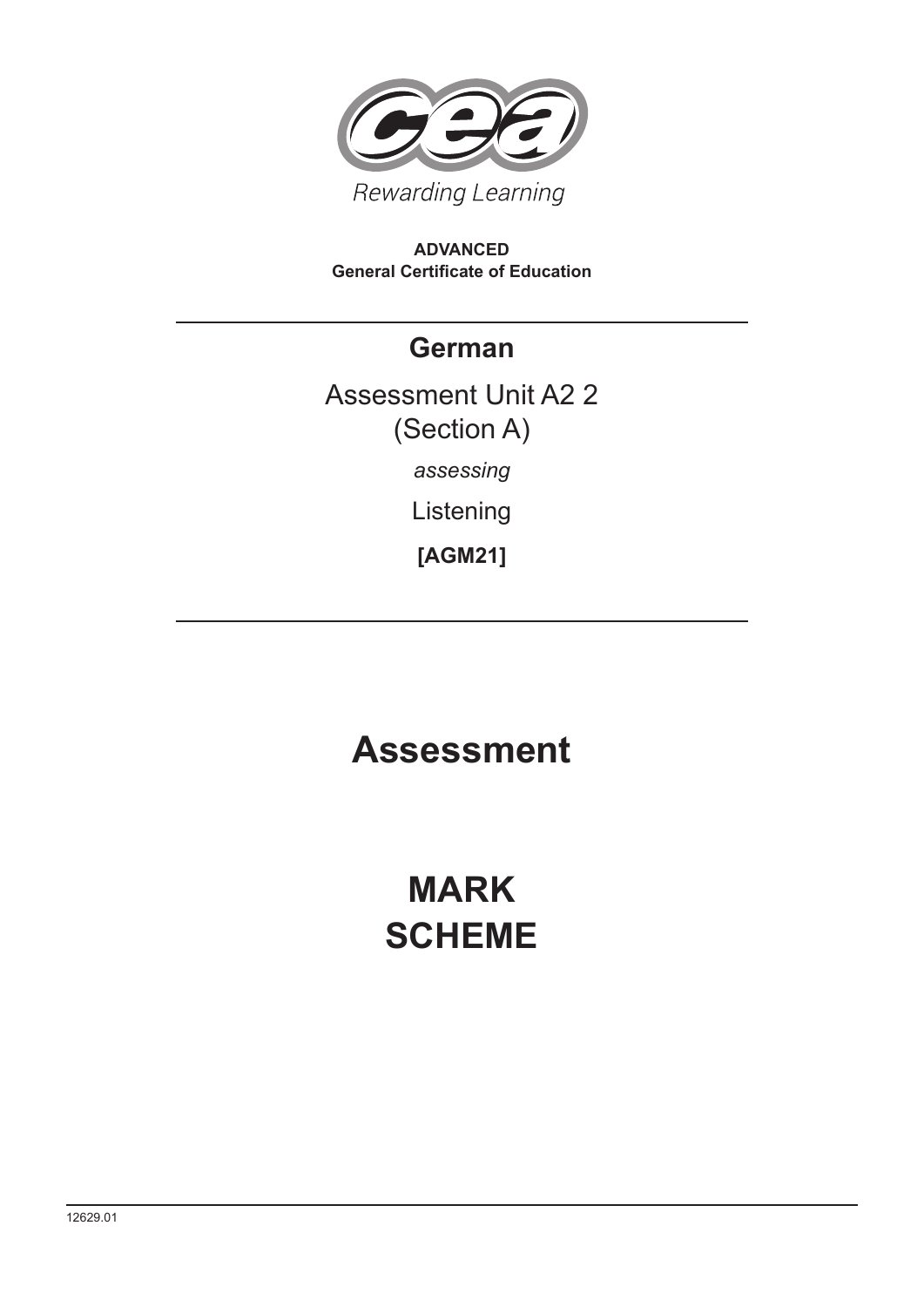#### **General Marking Instructions**

#### *Introduction*

The main purpose of this mark scheme is to ensure that CCEA Assessment Resources are marked accurately, consistently and fairly. The mark scheme provides teachers with an indication of the nature and range of candidates' responses likely to be worthy of credit. It also sets out the criteria which they should apply in allocating marks to candidates' responses.

#### *Assessment objectives*

Below are the assessment objectives for **GCE German**

Candidates should be able to:

- **AO1** Understand and respond, in speech and writing, to spoken language drawn from a variety of sources, including face-to-face interaction.
- **AO2** Understand and respond, in speech and writing, to written language drawn from a variety of sources.
- **AO3** Manipulate the language accurately and appropriately, in spoken and written forms, using a range of lexis and structure.
- **AO4** Show knowledge and understanding of, and respond critically and analytically to, different aspects of the culture and society of countries and communities where the language is spoken and demonstrate critical analysis and evaluation of works created in the language studied.

#### *Quality of candidates' responses*

In marking the CCEA Assessment Resources, teachers should be looking for a quality of response reflecting the level of maturity which may reasonably be expected of a 17 or 18-year-old.

#### *Flexibility in marking*

Mark schemes are not intended to be totally prescriptive. No mark scheme can cover all the responses which candidates may produce. In the event of unanticipated answers, teachers are expected to use their professional judgement to assess the validity of answers.

#### *Positive marking*

Teachers are encouraged to be positive in their marking, giving appropriate credit for what candidates know, understand and can do rather than penalising candidates for errors or omissions. Teachers should make use of the whole of the available mark range for any particular question, and be prepared to award full marks for a response which is as good as might reasonably be expected of a 17 or 18-year-old.

#### *Awarding zero marks*

Marks should only be awarded for valid responses and no marks should be awarded for an answer which is completely incorrect or inappropriate.

#### *Types of mark schemes*

Mark schemes for tasks or questions which require candidates to respond in extended written form are marked on the basis of levels of response which take account of the quality of written communication.

Other questions which require only short answers are marked on a point for point basis with marks awarded for each valid piece of information provided.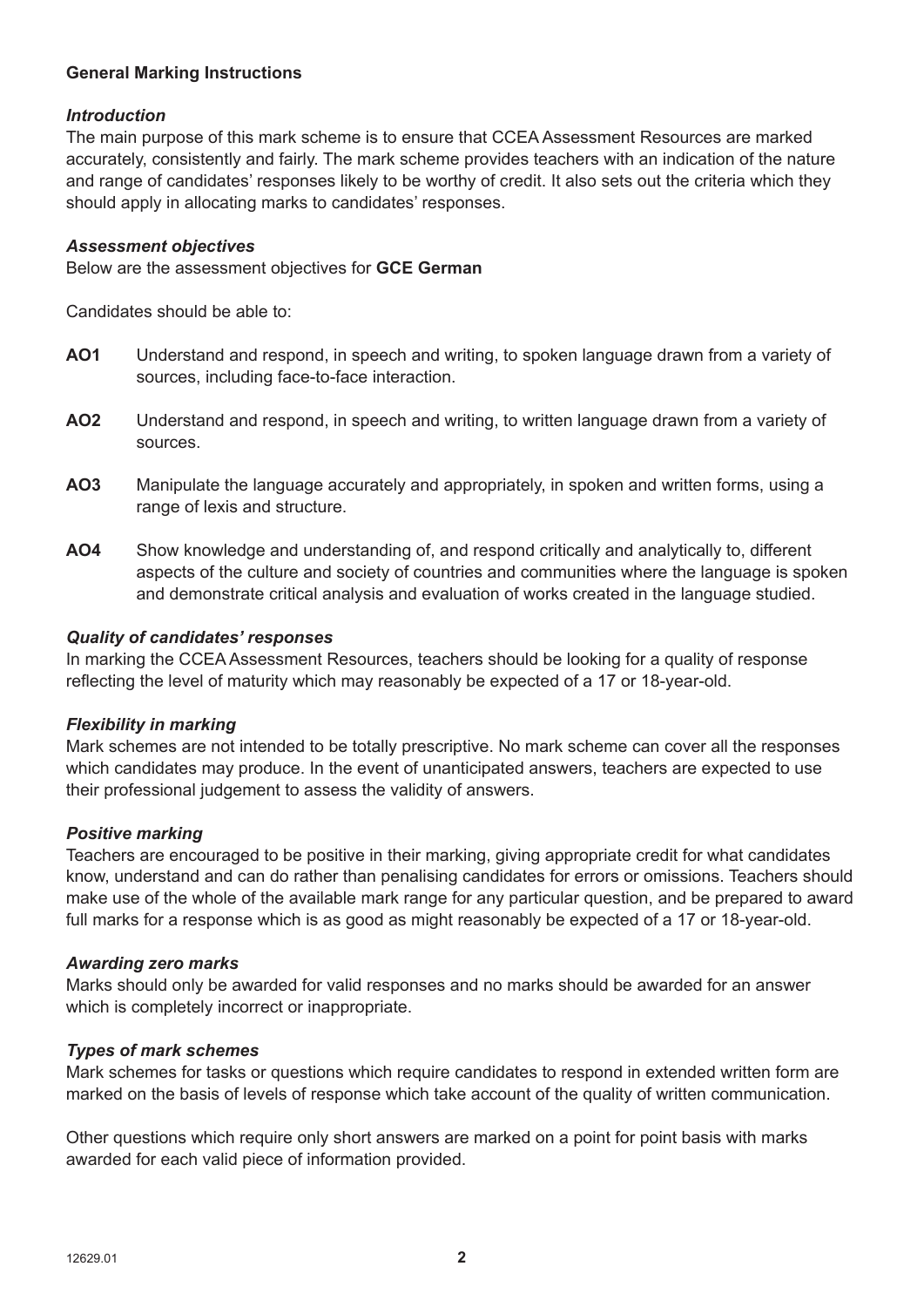#### *Levels of response*

In deciding which level of response to award, teachers should look for the 'best fit' bearing in mind that weakness in one area may be compensated for by strength in another. In deciding which mark within a particular level to award to any response, teachers are expected to use their professional judgement.

The following guidance is provided to assist teachers.

- *Threshold performance:* Response which just merits inclusion in the level and should be awarded a mark at or near the bottom of the range.
- • *Intermediate performance:* Response which clearly merits inclusion in the level and should be awarded a mark at or near the middle of the range.
- *High performance:* Response which fully satisfies the level description and should be awarded a mark at or near the top of the range.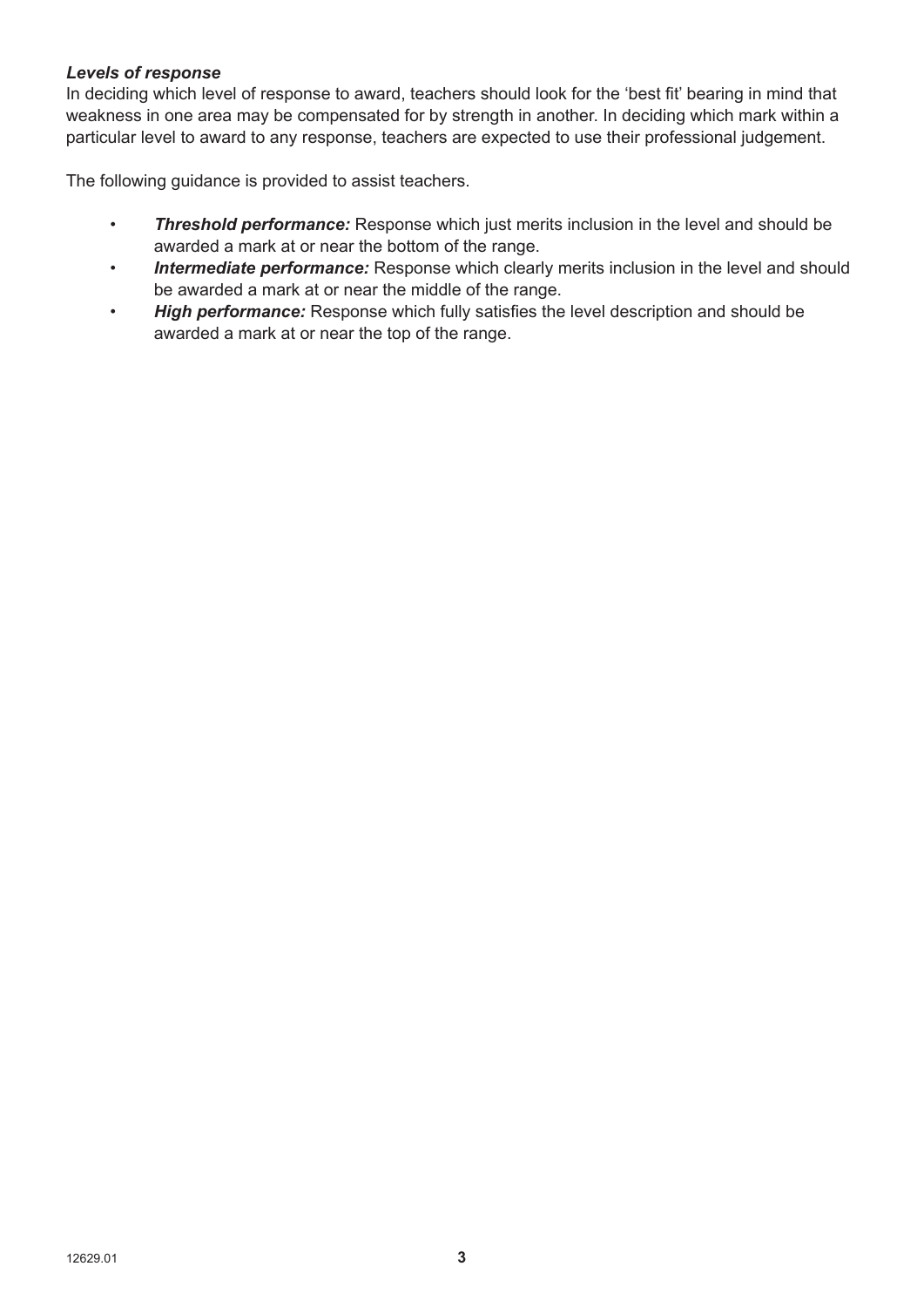#### **Extra Guidance for Teachers: Summer 2021: Listening: AS 2: Section A and A2: Section A**

In the Listening assessment, candidates are being tested on their ability to understand and respond, in speech and writing, to spoken language, drawn from a variety of sources, including face to face interaction. When marking Listening papers teachers should bear in mind this criterion. What markers are looking for in the candidates' answers is evidence that they have understood and responded appropriately to the stimulus. In this assessment they are not being marked on the other Assessment Objectives such as their ability to manipulate the language accurately and appropriately. Teachers should credit key ideas if meaning is clear even if the Target Language is inaccurate.

Candidates will be awarded marks even though their response differs from the wording in the mark scheme as long as there is no ambiguity in their answer. Superfluous material will not be penalised if the correct answer is clearly given. Candidates will not lose marks unless additional information compromises the rest of the response.

Other points to note:

- Answers do not have to be in full sentences.
- There are no marks for answers in the wrong language.
- If appropriate, one word answers/figures may be used.
- Do not credit alternative answers.
- Bracketed words are not essential.
- Do not credit incoherent transcription of the stimulus.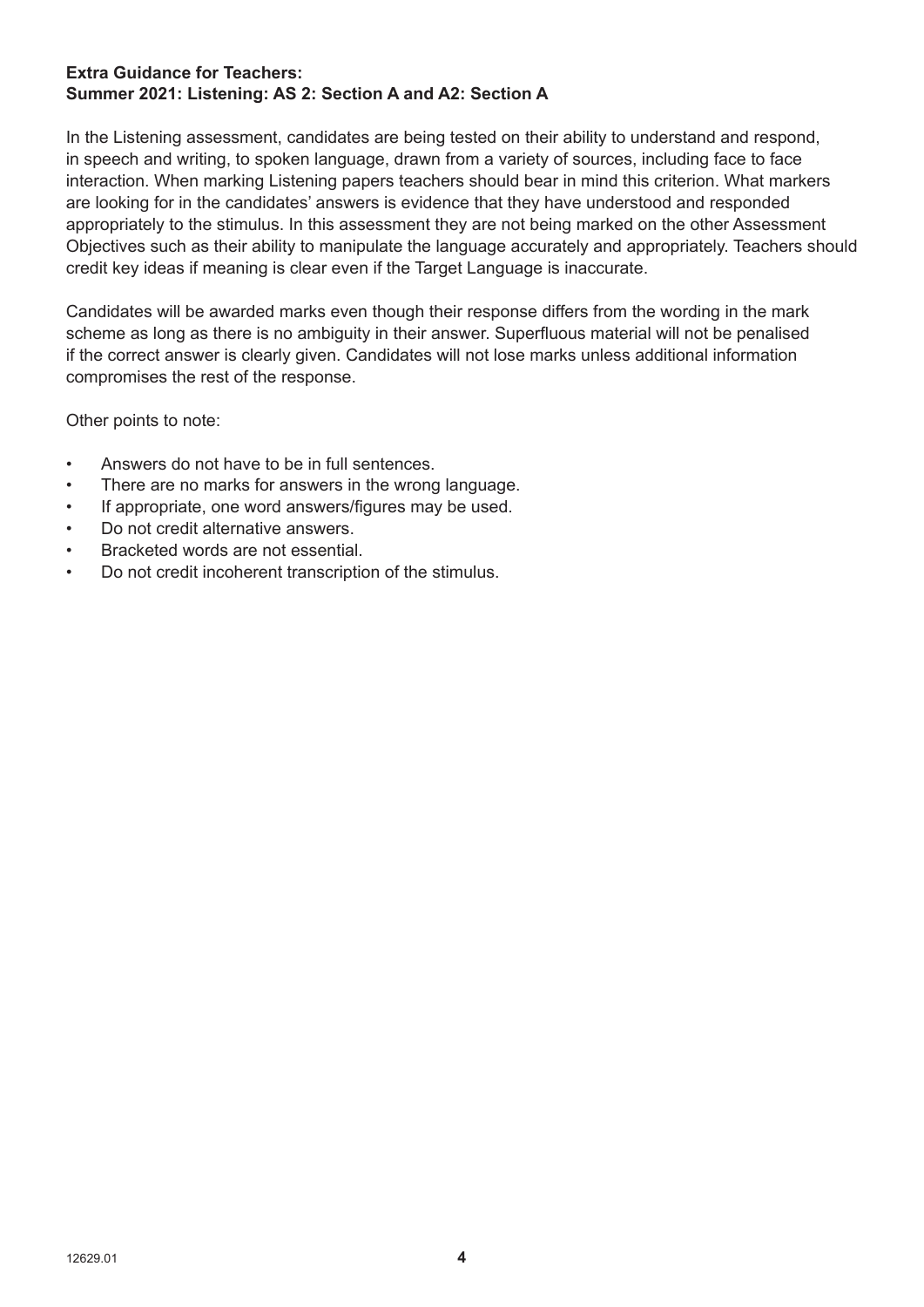| 1 |     | (a) Abwechslung und Kreativität                                                                                       | $[1]$ | <b>AVAILABLE</b><br><b>MARKS</b> |
|---|-----|-----------------------------------------------------------------------------------------------------------------------|-------|----------------------------------|
|   |     | (b) den Kontakt mit Menschen [1]<br>und die Möglichkeit, dass sie ihre Ideen verwirklichen kann [1]                   | $[2]$ |                                  |
|   |     | (c) jeden zweiten Mittwoch                                                                                            | $[1]$ |                                  |
|   | (d) | in Wirtschaftskunde                                                                                                   | $[1]$ |                                  |
|   |     | (e) die Lehrer nahmen sich viel Zeit für Fragen [1]<br>und sie gaben interessante Tipps (zu verschiedenen Themen) [1] | $[2]$ |                                  |
|   | (f) | Motivation [1]<br>Spaß an der Arbeit mit unterschiedlichen Kunden [1]<br>Eigeninitiative [1]                          | $[3]$ |                                  |
|   |     | Marks for AO1 [10]                                                                                                    |       | 10                               |
|   |     |                                                                                                                       |       |                                  |
|   |     |                                                                                                                       |       |                                  |